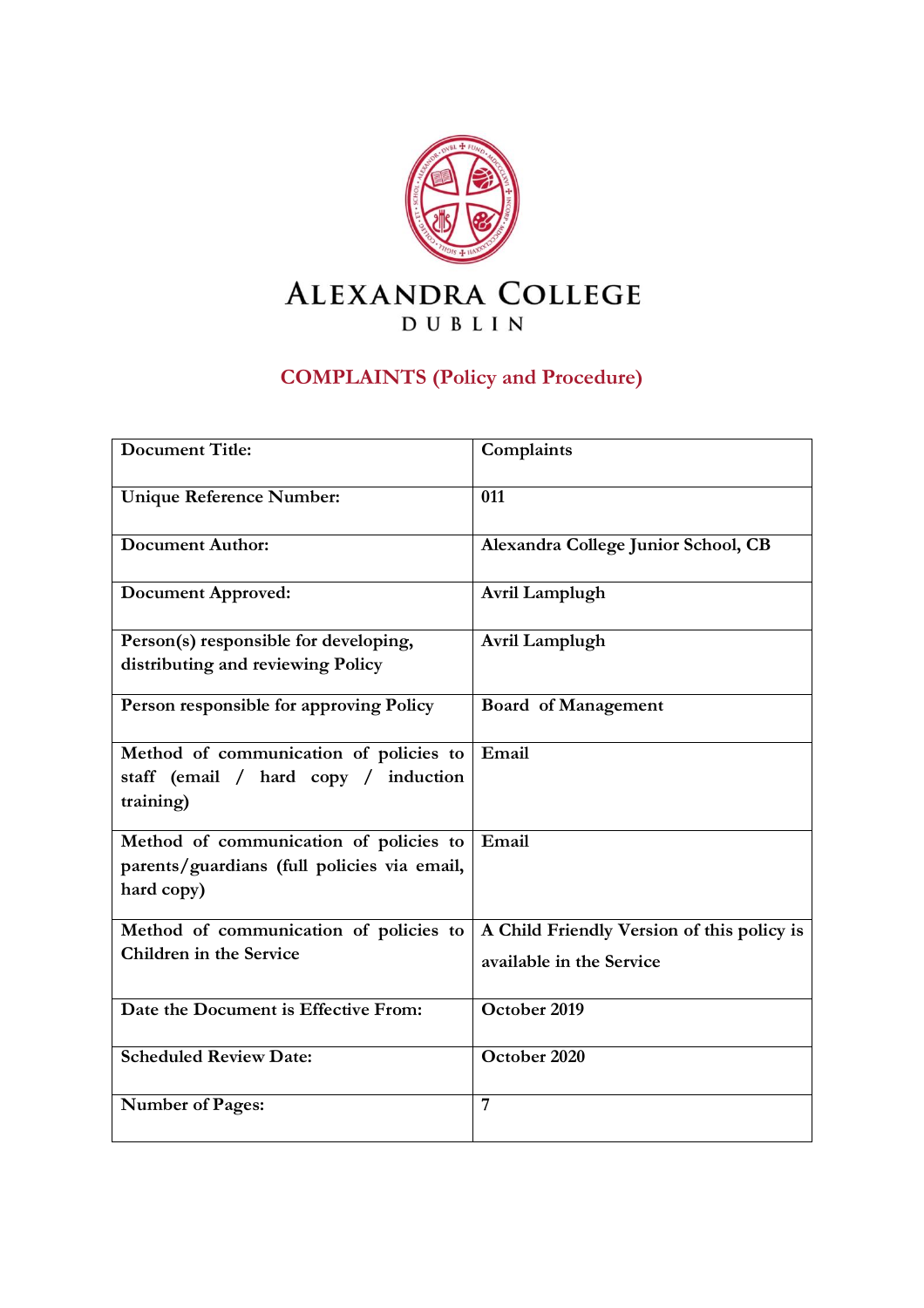**This policy is developed in accordance with the Child Care Act 1991 [Early Years Services] [Registration of School Age Services] Regulations 2018.**

**This policy is available and communicated to parents, guardians, staff and relevant stakeholders.**

**It is also available in child friendly format to school age children in the Service**

**Relevant staff know the requirements and have a clear understanding of their roles and responsibilities in relation to this policy. Relevant staff have received training on this policy.**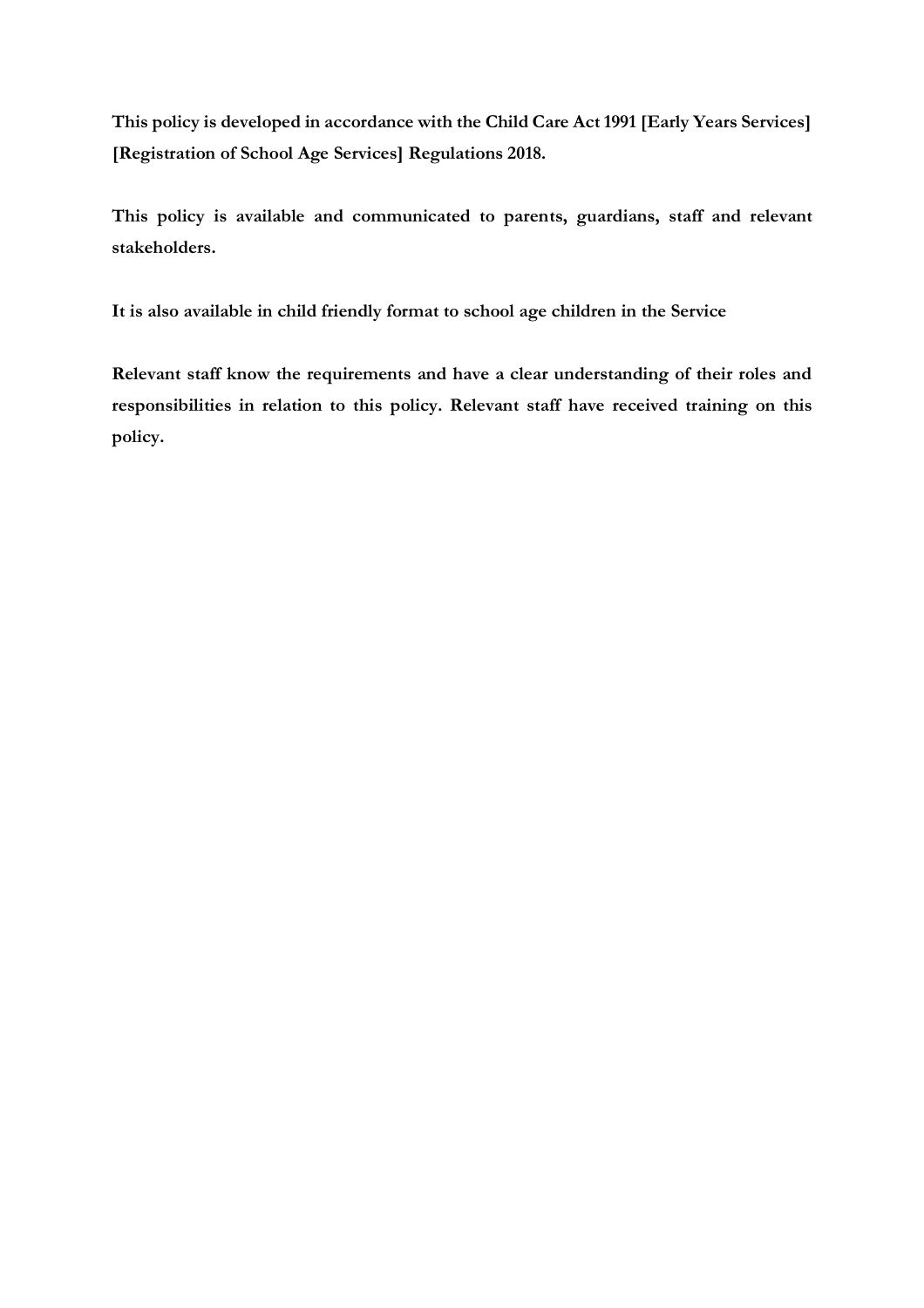#### **Statement of Intent:**

We are committed to giving careful attention and a courteous, timely response to suggestions, comments or complaints so that we can learn from them and continuously improve our Service. All complaints are dealt with in a confidential manner without fear, favour or prejudice.

The Service has a consistent and unbiased approach used to manage all complaints within the Service.

All complaints are investigated promptly, taken seriously and handled appropriately and sensitively. Complaints are managed and reported in line with the Service's Complaints policies and procedures.

The written record of a complaint is available on the premises for inspection by the Early Years Inspectorate.

## **Where a Child in the Service Makes a Complaint or Expresses a Concern to her parent or guardian:**

Where a parent notifies the Service that a child has made a complaint to them or expressed a concern about the Service or a staff member, contractor, unpaid worker, student or volunteer at the Service it is the policy of this Service to treat such notification by a parent/guardian as a complaint and the complaints procedure contained in this policy will immediately come into force.

### **Where a Child Makes a Complaint or Expresses a Concern to a Staff Member, Contractor, Unpaid Worker, Student or Volunteer at the Service**

Where a child makes a complaint or expresses a concern to a staff member, contractor, unpaid worker, student or volunteer at the Service about a staff member, contractor, unpaid worker, student or volunteer at the Service, the person to whom the complaint or concern is made must immediately report the matter to the Manager who will contact a child's parents/guardian to arrange to meet with them at the earliest possible opportunity and the Service's complaints procedure will immediately come into force.

### **Where a Child is Overheard Making a Complaint or Expressing a Concern to a Peer in the Service:**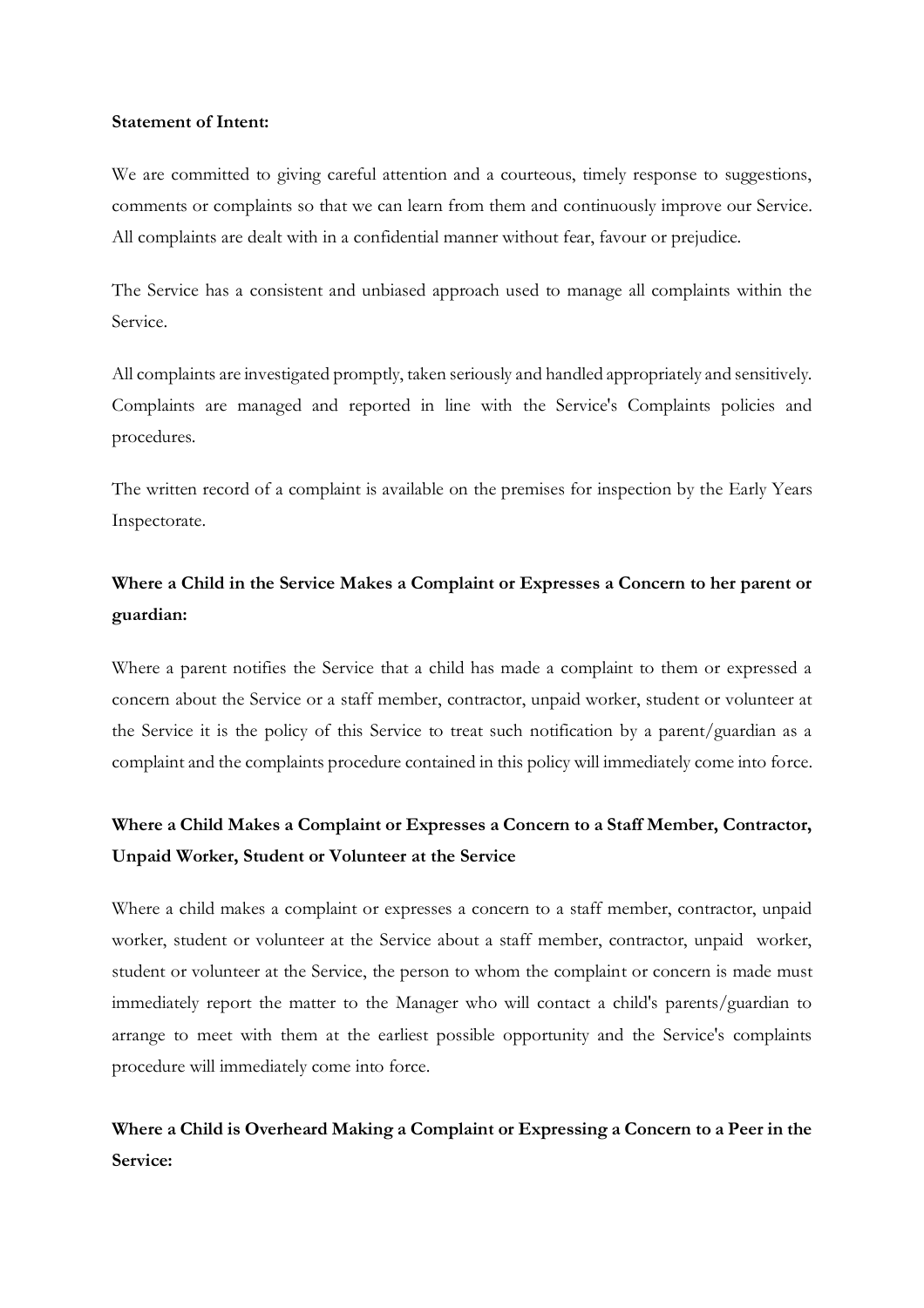Where a child is overheard making a complaint or expressing a concern to a peer in the Service the person hearing the conversation shall immediately report the matter to the Manager, Avril Lamplugh.

The Manager should immediately contact the child's parents/guardian and to arrange to speak with the child in compliance with the Service's Child Safeguarding Statement

- All complaints must be made to the Manager, Avril Lamplugh.
- Where the complaint is made about the Manager and if the complainant feels they cannot refer to the Manager or it is inappropriate to do so the complaint should be referred to the Deputy, Paula Murphy or an outside agency such as Tusla, Pobal or An Garda Síochána depending on the nature of the complaint.
- Complaints will be dealt with in an open and impartial manner.
- The complaint [made verbally] will be documented and remain confidential.
- The complaint will be investigated to assess if the Service has breached our policy and procedures.
- This investigation may be carried out by an independent third party if deemed necessary and appropriate
- Staff may be consulted during the investigation process and are expected to participate in any investigation of a complaint.
- If a complaint is made against a staff member the HR policies may be invoked, including the discipline policy
- Every attempt will be made to resolve the matter as quickly and amicably as possible, and to the parents/guardians' satisfaction.
- If agreement cannot be reached informally, the complainant must make a formal complaint in writing to the Manager or other person as noted in this policy above
- The complainant will be sent an acknowledgement that the complaint has been received and told how it will be dealt with, by whom and within a timeframe specified by the Manager or other person and agreed by the complainant. If the complaint is made about the Manager or other person, the Manager or other person can acknowledge receipt of the compliant but may defer to a third party to manage the process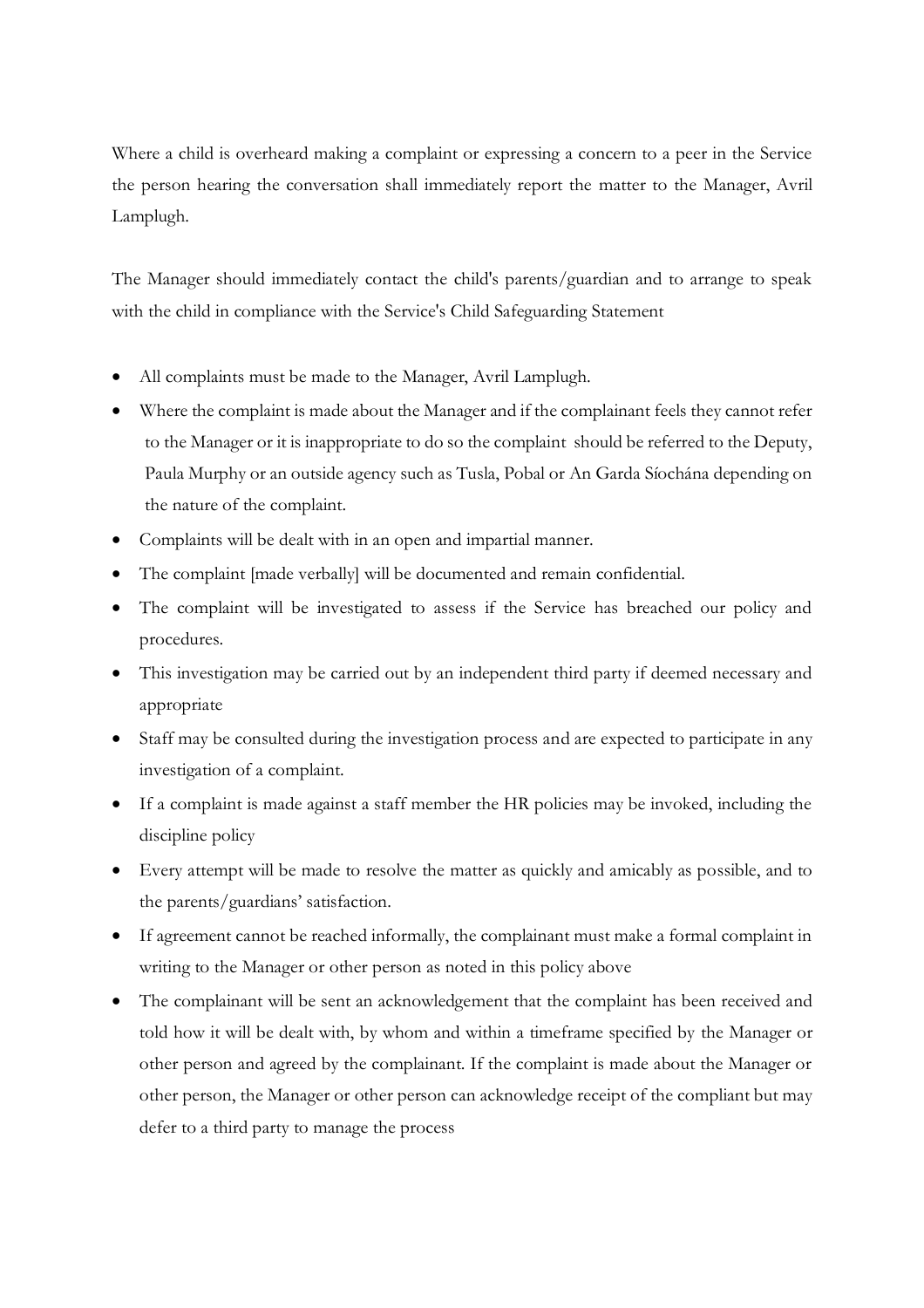- The Manager or other person/s to whom the complaint has been referred will keep dated records summarising what was said and by whom.
- In the case of a complaint made against a member of staff, the staff member involved will be informed that a formal complaint has been made and given full details.
- The Manager will arrange to meet with the staff member and discuss the lodged complaint.
- The Manager will record and keep an accurate and detailed account of what was discussed.
- The Manager will review the complaint and consider all the relevant information as discussed and a decision will be made and recommendations if necessary.
- If a complaint involves a child protection concern (child abuse, neglect) this is passed to the Designated Liaison Person in the service and a separate reporting procedure will be followed in line with our Child Protection Policy and Children First 2017.
- The Manager will inform all parties involved of the outcome of the complaint made. The Manager reserves the right to extend the timeframe of the investigation and resolution in complex cases. The complainant will be kept informed regarding the progress of their complaint hearing and will never be left more than one week without communication regarding the complaint

#### **Appeals:**

If the complainant is not satisfied with the outcome of the complaint or a satisfactory resolution is not found within 28 days of the Manager's investigation and report, Management will offer (a) the opportunity to appeal the complaint to an external consultant with experience in dealing with complaints or (b) offer mediation

If the complainant is not satisfied with the outcome of the above interventions, they will be advised that the service is closing off the complaint and if appropriate will refer the complainant elsewhere.

• The agency to which a complaint may be referred may include such organisations as Tusla, HSE, DCYA, HSA depending on the nature of the complaint. We will cooperate fully in any investigation carried out by these agencies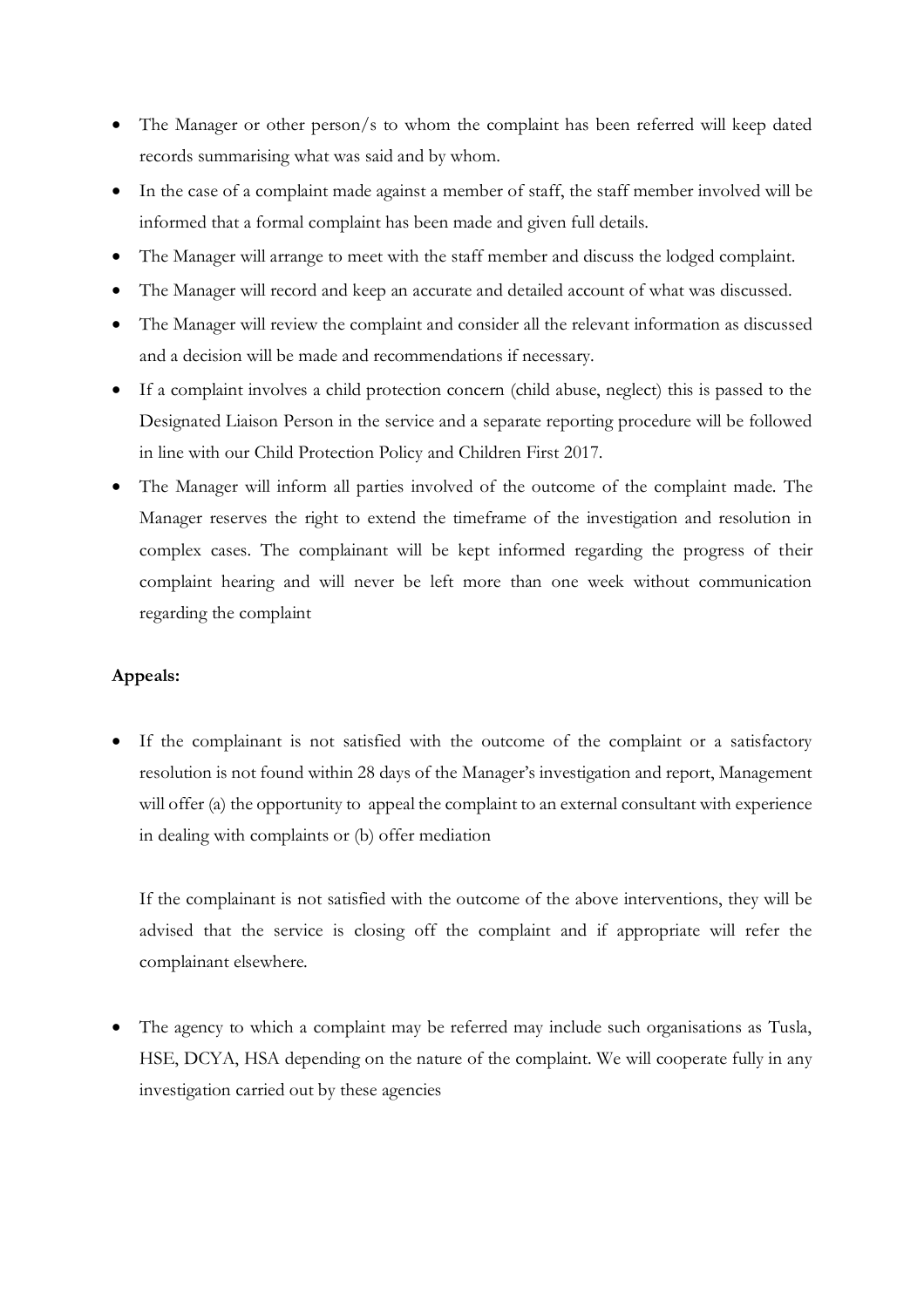- Upon closure of a complaint, the outcome is recorded with details of any recommendations and any changes to practice, policy is recorded
- Complaints will be kept on file for 2 years

#### **Child Version of Complaints Policy**

We have a Child-friendly version of the Complaints Policy to help support children if they have a compliant or concern. This policy will be discussed in an age appropriate way with children when they start in our service. Staff will support children if they wish to make a compliant and together with their parents, if appropriate, will be facilitated through the process

### **Management of Unsolicited Information to Tusla:**

The Early Years Inspectorate (EYI) may receive information volunteered by parents, staff or members of the public about our Service This is known as unsolicited information, and it can include comments, complaints or concerns.

- We will cooperate fully if a complaint is referred to another agency and follow our policy in investigating the complaint ourselves
- Unsolicited information which is deemed to fall under the remit of the Regulations is then risk rated by the inspectorate to determine if there is a risk to the health, safety and welfare of child in the service. Again, we will fully cooperate with any review/risk assessment carried out by Tusla
- If the risk to children is assessed as low by Tusla it may not investigate, but our Service will be required to investigate the matter in line with this complaints policy.
- When investigating the complaint, we may need to refer to other policies and procedures or follow our employment/staffing policies and procedures
- If there is an unsolicited complaint, we will act promptly to endeavour to resolve the issue as quickly as possible
- Like all other complaints we will log unsolicited information and retain for inspection for 2 years
- We will keep all parties informed of the progress of a complaint